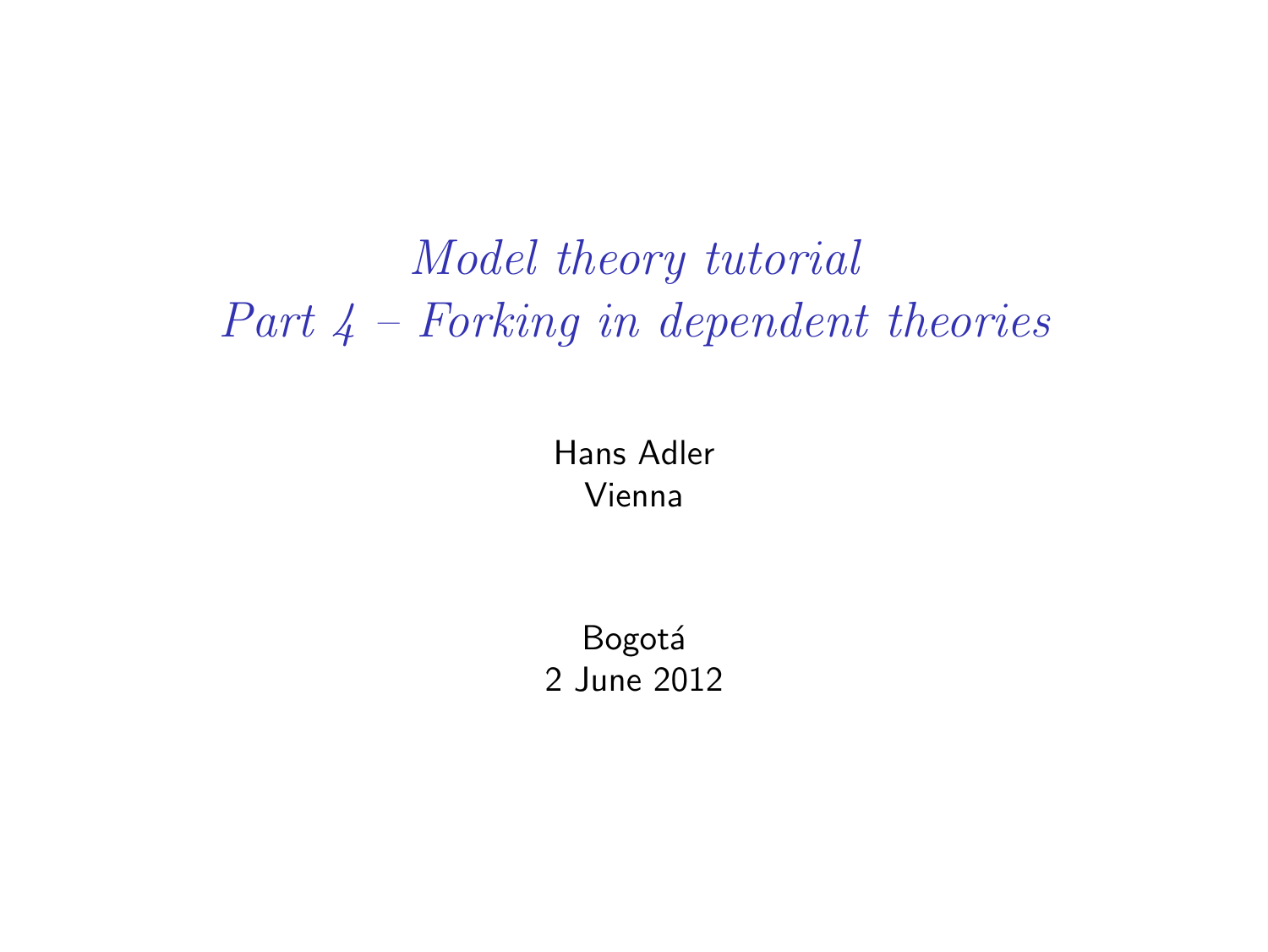# *Overview*

| $\frac{1}{4}$ . Forking in dependent theories |
|-----------------------------------------------|
| $3.$ Dependent theories                       |
| 2. Forking and thorn-forking                  |
| 1. Morley's Theorem                           |

(Wednesday)  $(Thursday)$  $(Friday)$  $(Saturday)$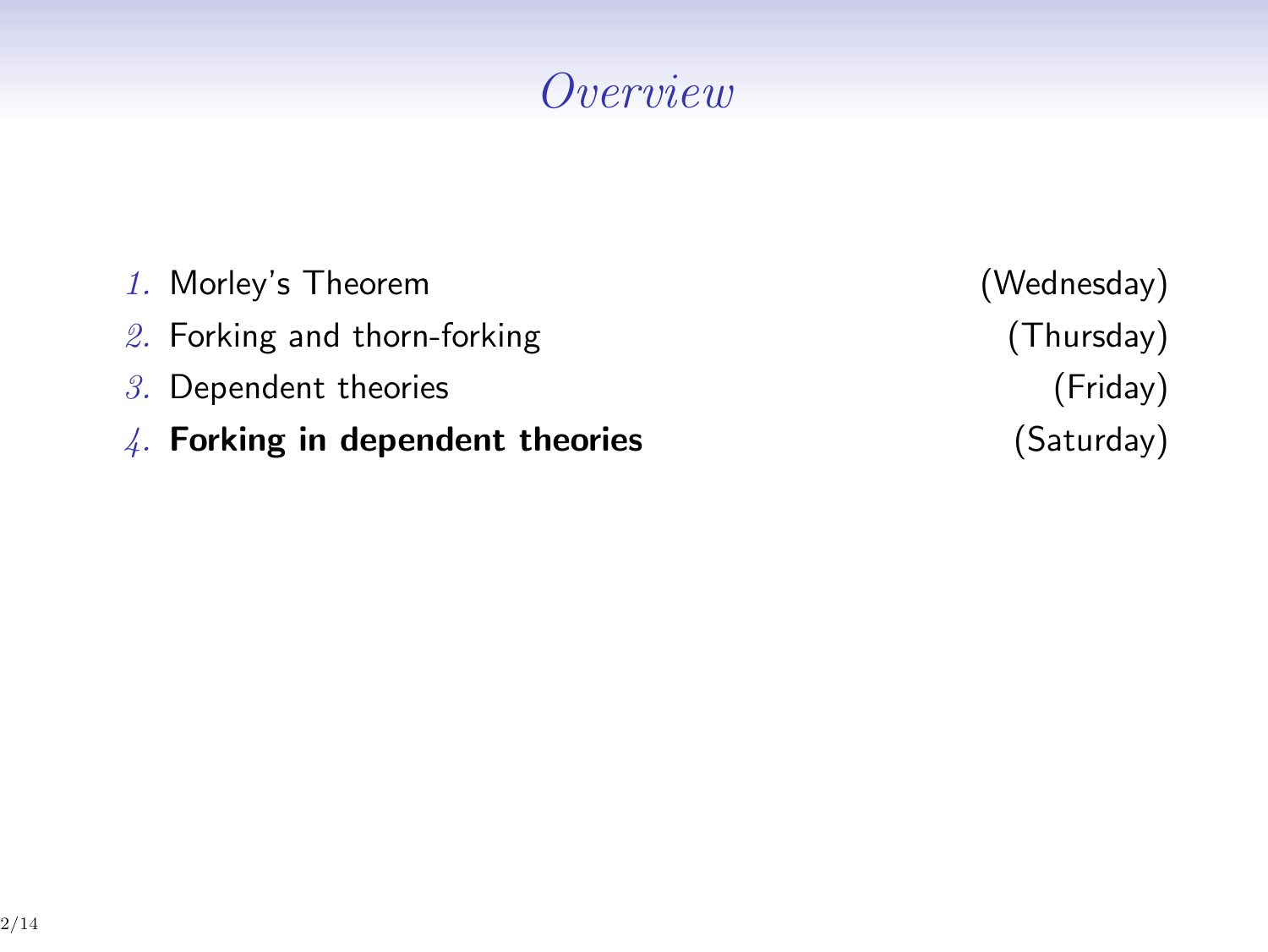#### *Forking formulas*

 $\varphi$ ( $\bar{x}$ ,  $\bar{b}$ ) *divides over C*: There is a sequence  $(\bar{b}_i)_{i<\omega}$  indiscernible over  $C$  such that  $\bar{b}_0=\bar{b}$  and  $\{\varphi(\bar{x}, \bar{b}_i) \mid i < \omega\}$  is inconsistent.

¯*a ^|* d  $\sigma$  *B*  $\iff$  tp( $\bar{a}/BC$ ) contains a formula that divides over *C*.

 $\varphi(\bar{x}, \bar{b})$  *forks over C*: There are finitely many formulas  $\psi_i(\bar{x}, \bar{c}_i)$  that divide over C and such that  $\varphi(\bar{x}, \bar{b}) \vdash \bigvee_j \psi_j(\bar{x}, \bar{c}_j).$ 

¯*a ^|* f  $\mathcal{L}_C$  *B*  $\iff$  tp( $\bar{a}/BC$ ) contains a formula that forks over *C*.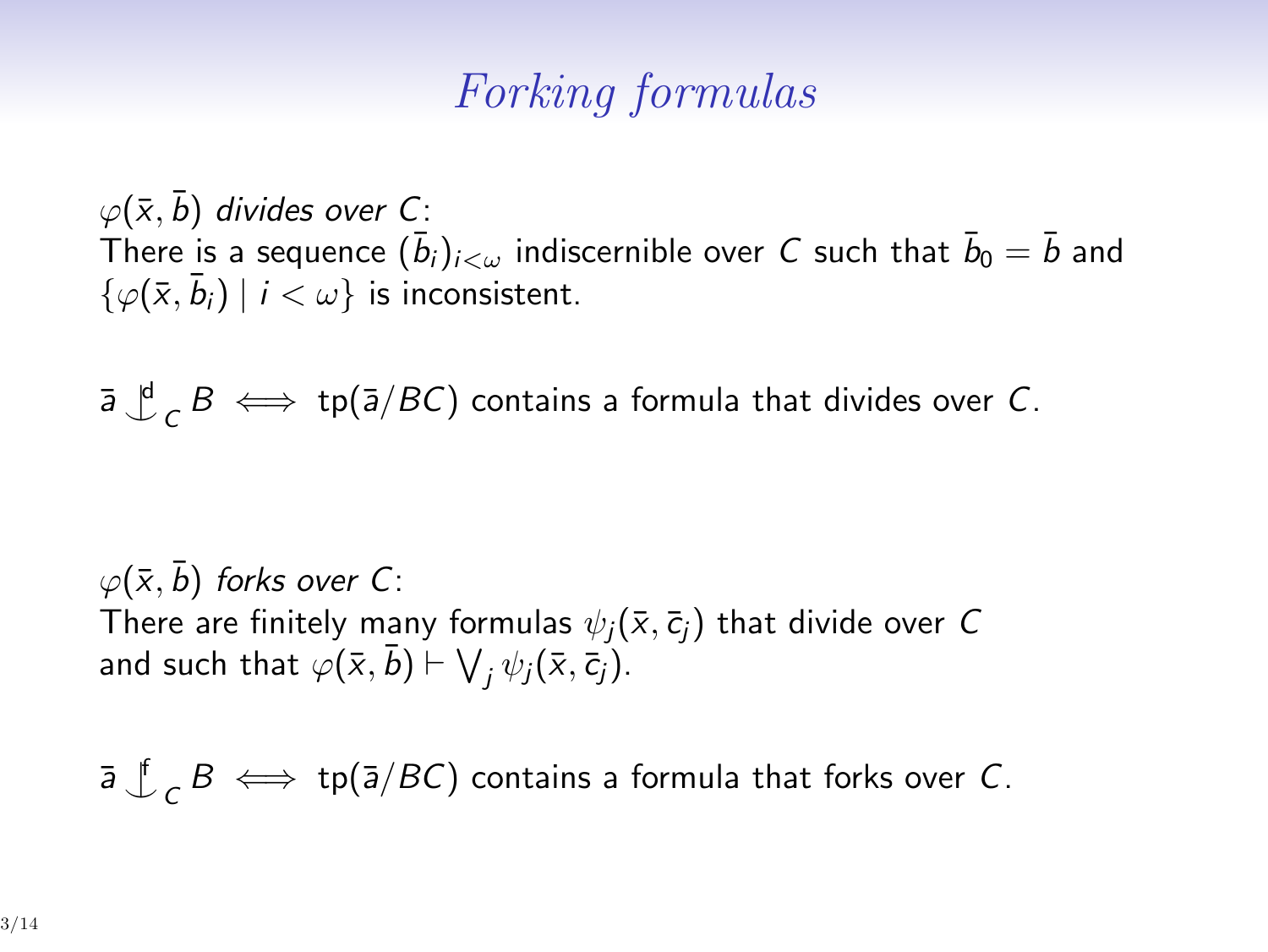#### *Non-forking in a dependent theory*

Proposition In a dependent theory, if ¯*a ^|* f  $\overline{C}$  *B* and  $(\overline{b}_i)_{i<\omega}$  is indiscernible over *C*, with  $\overline{b}_0, \overline{b}_1 \in B$ , then  $\overline{b}_0 \equiv_{\bar{a}C} \overline{b}_1$ .

**Corollary** In a dependent theory, a type that does not fork over a model is invariant over the model: If ¯*a ^|* f  $\bar{b}_0 \bar{b}_1$  and  $\bar{b}_0 \equiv_M \bar{b}_1$ , then  $\bar{b}_0 \equiv_{\bar{a}M} \bar{b}_1$ .

**Corollary** In a dependent theory, every type has only a bounded number of non-forking global extensions.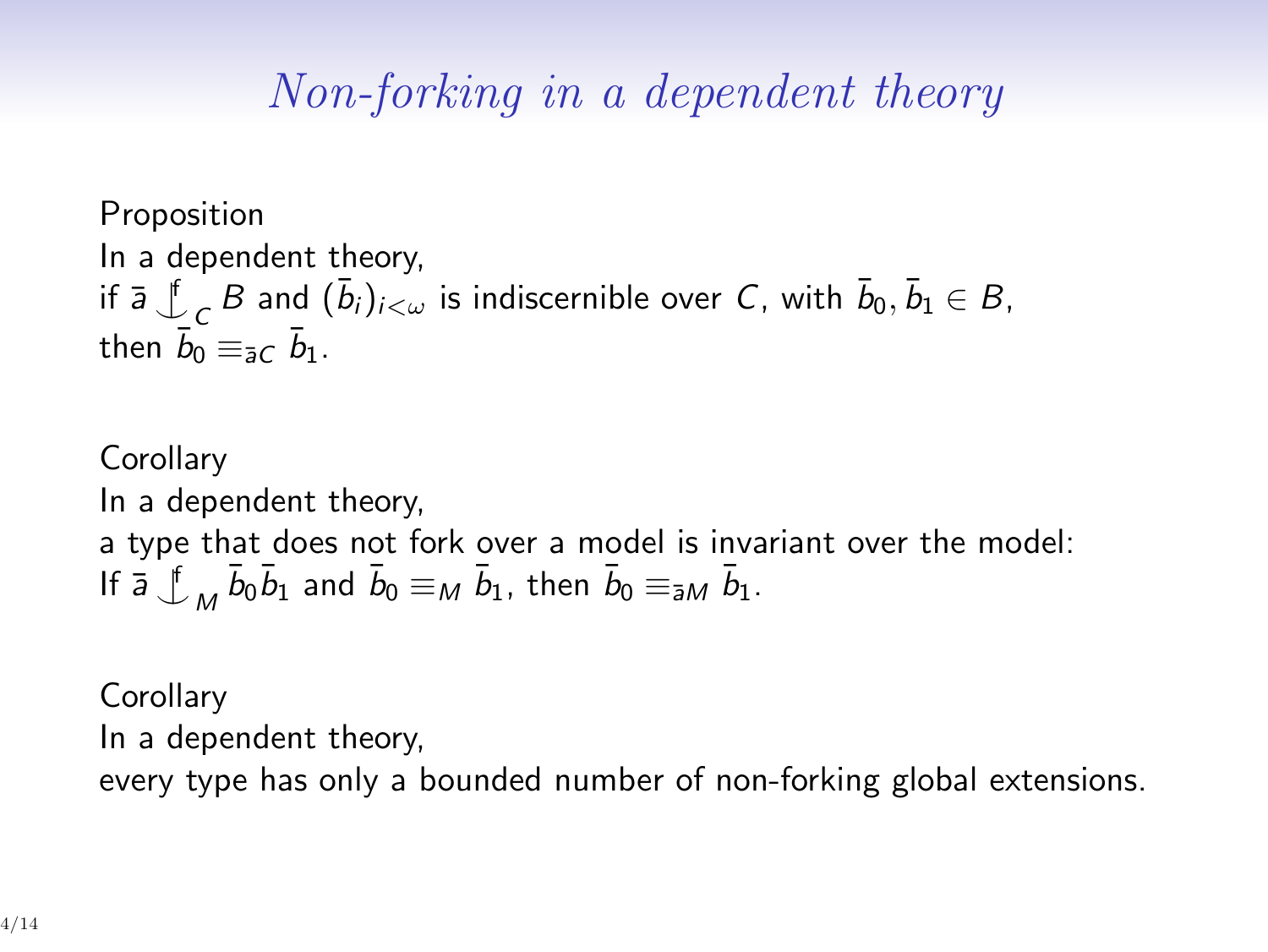### *Kim's Lemma*

A dependent theory may also be simple. (Simple  $+$  dependent  $=$  stable.) Kim's Lemma Let *T* be simple. For any  $\varphi(x, b)$  and any C the following are equivalent:

- *1.*  $\varphi(x, b)$  divides over *C*.
- *2.*  $\varphi(x, b)$  forks over *C*.
- *3.* Every Morley sequence in tp( $b/C$ ) witnesses that  $\varphi(x, b)$  divides over *C*.
- 4. Some Morley sequence in tp( $b/C$ ) witnesses that  $\varphi(x, b)$  divides over *C*.

Surprisingly, a version of this lemma also holds in all dependent theories. In fact, it holds in all  $NTP_2$  theories.  $NTP_2$  is a natural common generalisation of dependent and simple.

Studying  $NTP<sub>2</sub>$  theories is a strategy for studying dependent theories. (Basic stability theory got easier through the generalisation to simple theories.)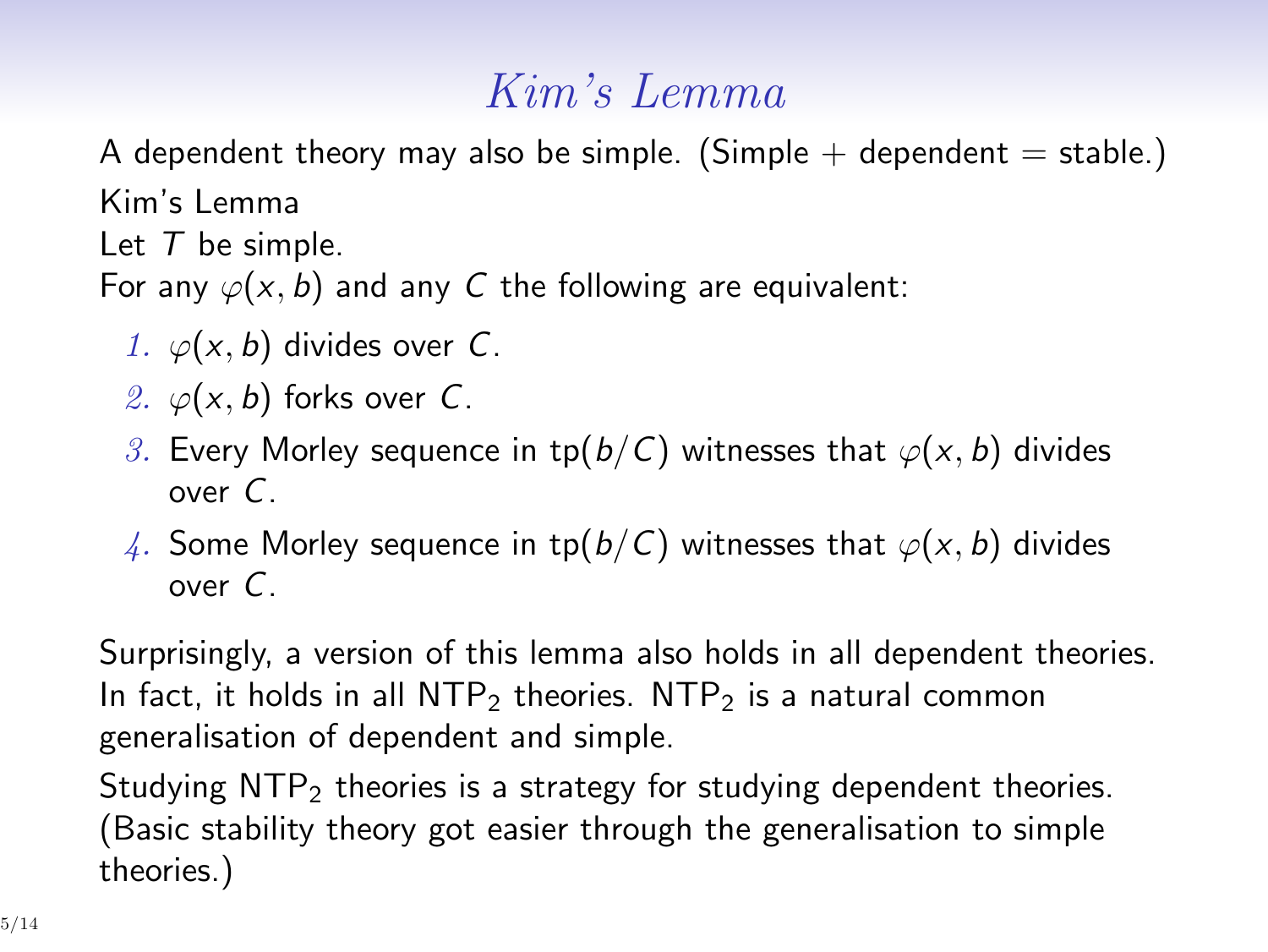#### *NTP*<sup>2</sup>

 $\varphi(x, y)$  has TP<sub>2</sub> if a matrix of instances exists as follows:

$$
\varphi(x, b_{00}) \varphi(x, b_{01}) \varphi(x, b_{02}) \dots
$$
  
\n
$$
\varphi(x, b_{10}) \varphi(x, b_{11}) \varphi(x, b_{12}) \dots
$$
  
\n
$$
\varphi(x, b_{20}) \varphi(x, b_{21}) \varphi(x, b_{22}) \dots
$$
  
\n
$$
\vdots \qquad \vdots \qquad \vdots
$$

- *•* For some *k*, each row is *k*-inconsistent.
- For every  $f: \omega \to \omega$ ,  $\{\varphi(x, b_{i,f(i)}) \mid i < \omega\}$  is consistent.

Fact: If such an array exists, then we can make the rows mutually indiscernible and the sequence of rows indiscernible.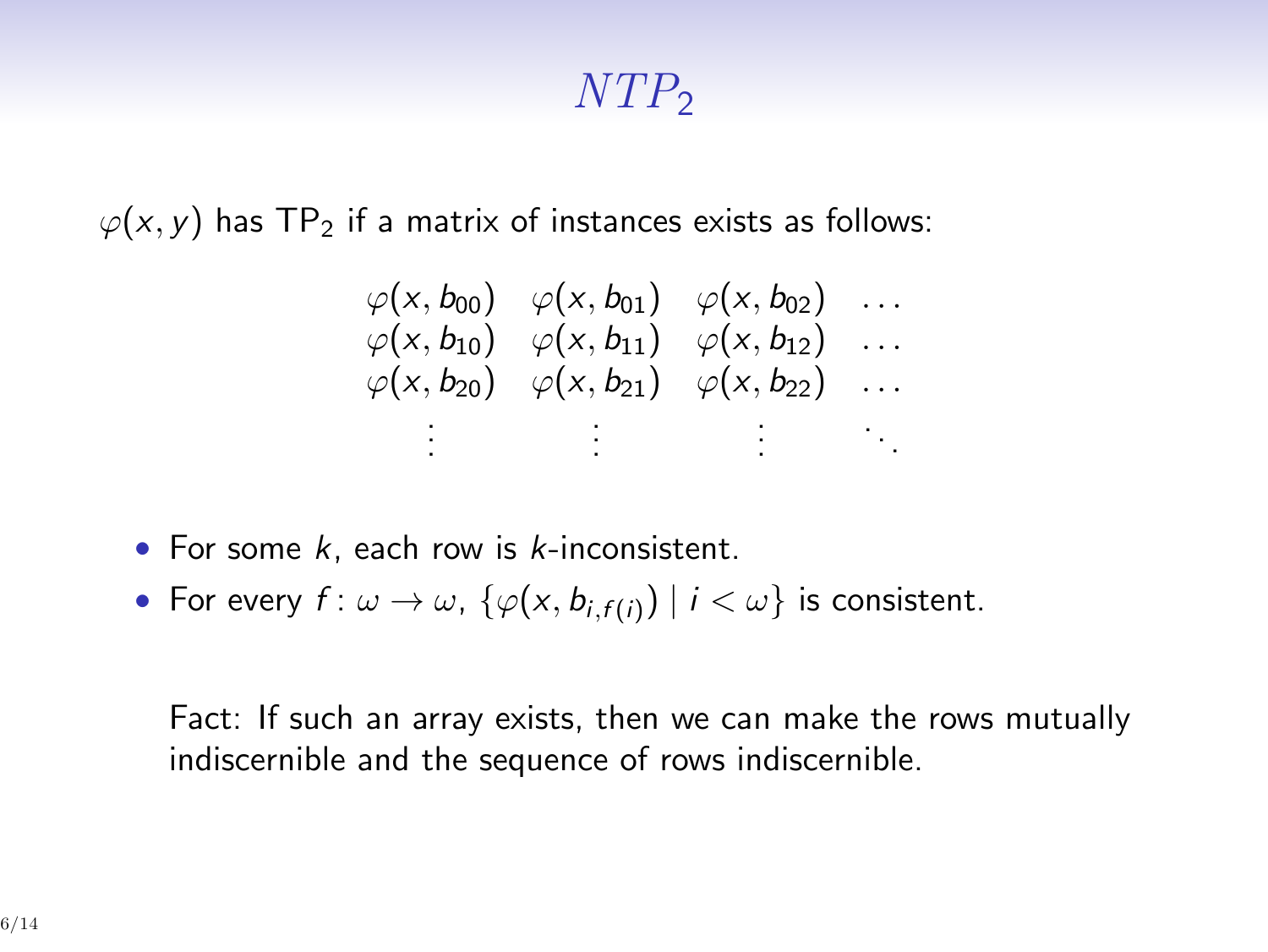#### *Strict invariance*

```
Strictly invariant over C global type p(x):
Invariant over C and
∀B ⊇ C∀a |= pB : B ^|
f
                           C
a
```
*Strict Morley sequence over C*:

A sequence that is generated by a global type that is strictly invariant over *C*.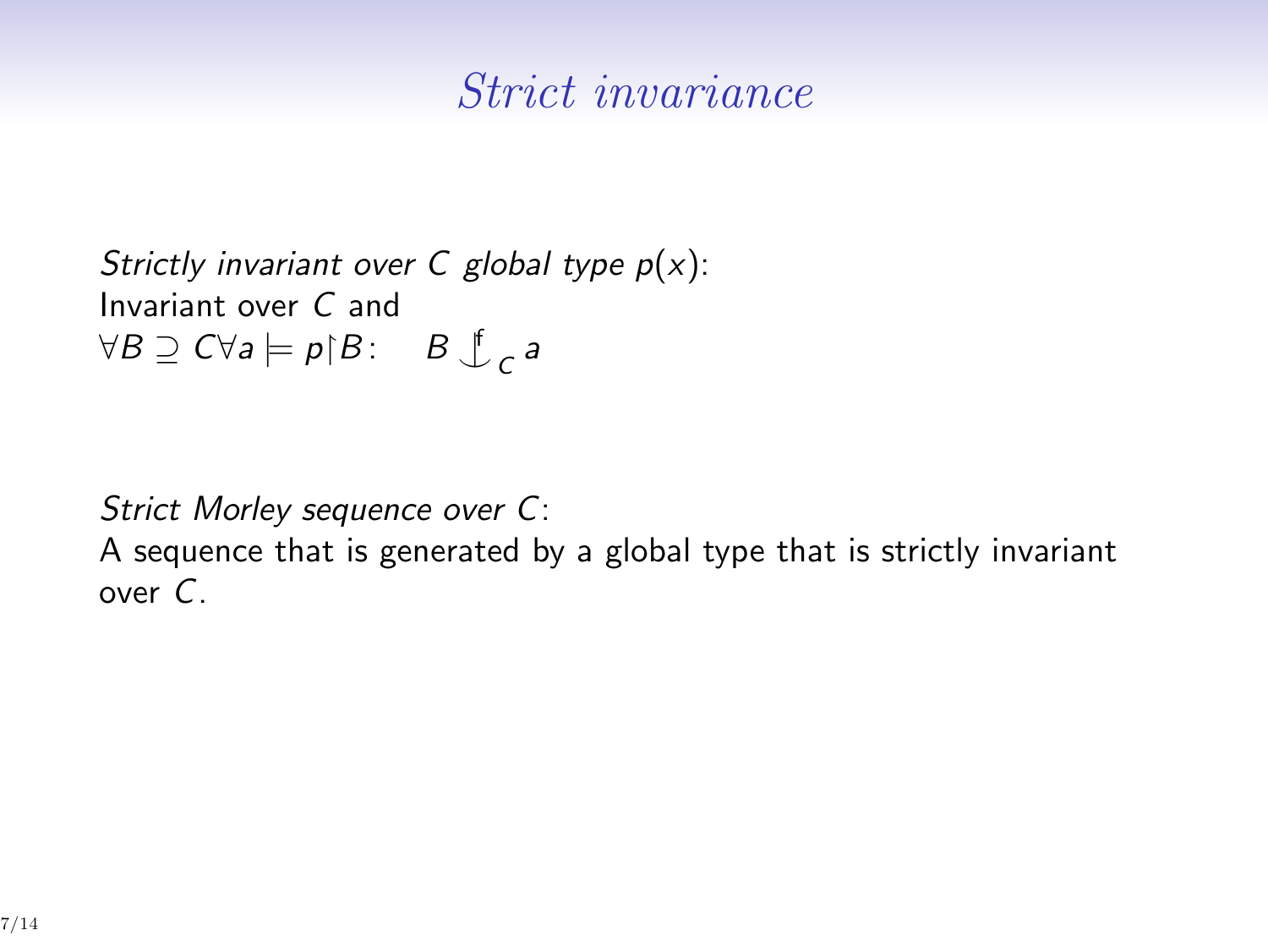## *Kim-Chernikov-Kaplan Lemma*

Theorem Let  $T$  be NTP<sub>2</sub>.

For any  $\varphi(x, b)$  and any model M the following are equivalent:

- 1.  $\varphi(x, b)$  divides over *M*.
- 2.  $\varphi(x, b)$  forks over *M*.
- *3.* Every strict Morley sequence in tp( $b/M$ ) witnesses that  $\varphi(x, b)$ divides over *M*.
- *4.* Some strict Morley sequence in tp( $b/M$ ) witnesses that  $\varphi(x, b)$ divides over *M*.

The theorem also holds over more general sets than models (invariance bases), though we will not consider this case.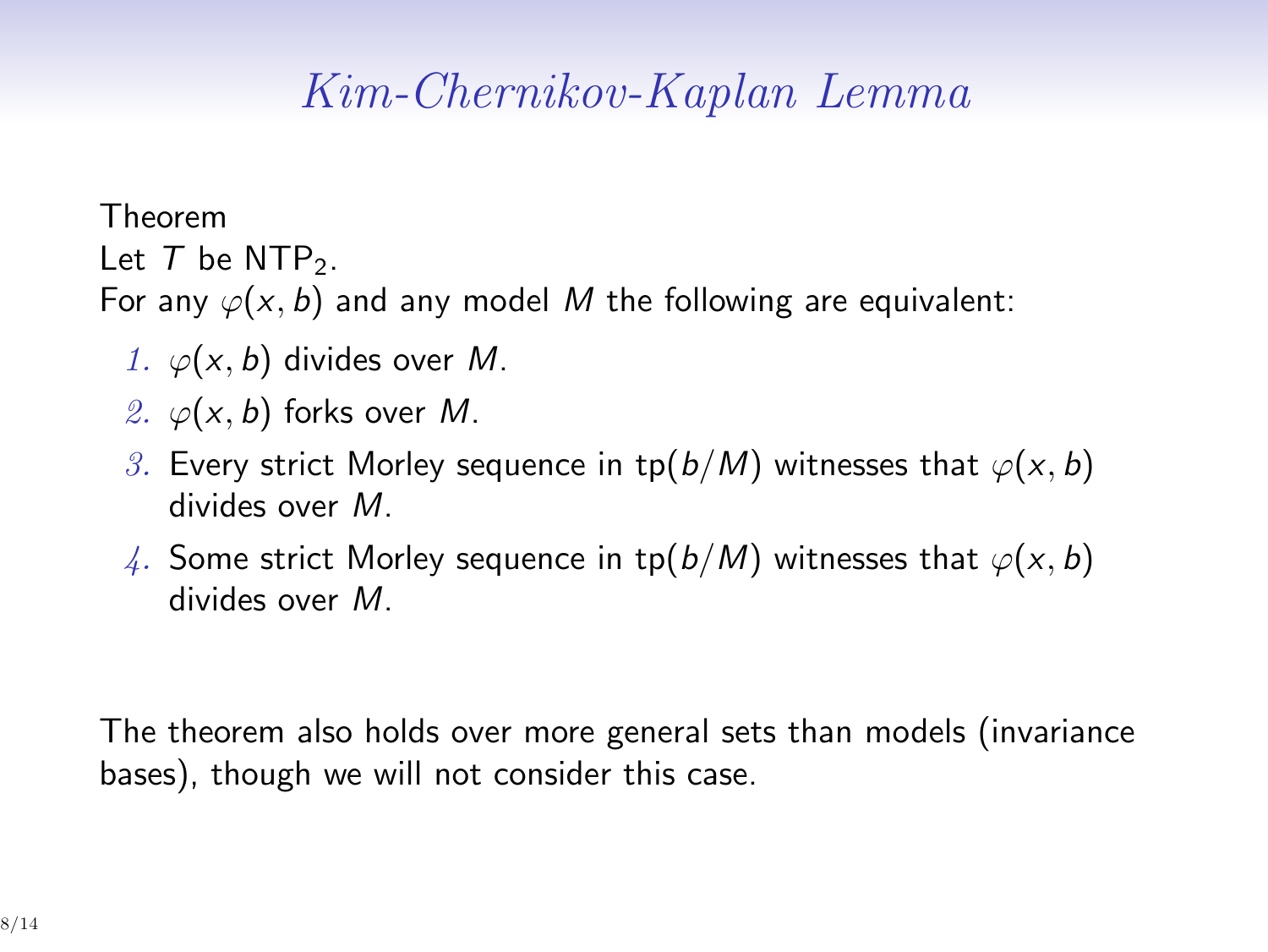# *Proof sketch*

- $4 \Rightarrow 1 \Rightarrow 2$  is obvious.
- *•* Lemmas 1 and 2
	- *•* Proof of Lemma 2
	- *•* Lemma 2 says that 1 *⇒* 3; 2 *⇒* 3 is a simple corollary
	- *•* Skipped proof of Lemma 1 is similar
- *•* Existence Lemma
	- *•* Skipped proof uses Vacuum Cleaner Lemma
	- *•* Implies 3 *⇒* 4
- *•* Vacuum Cleaner Lemma
	- *•* Skipped proof of Vacuum Cleaner Lemma uses Lemma 1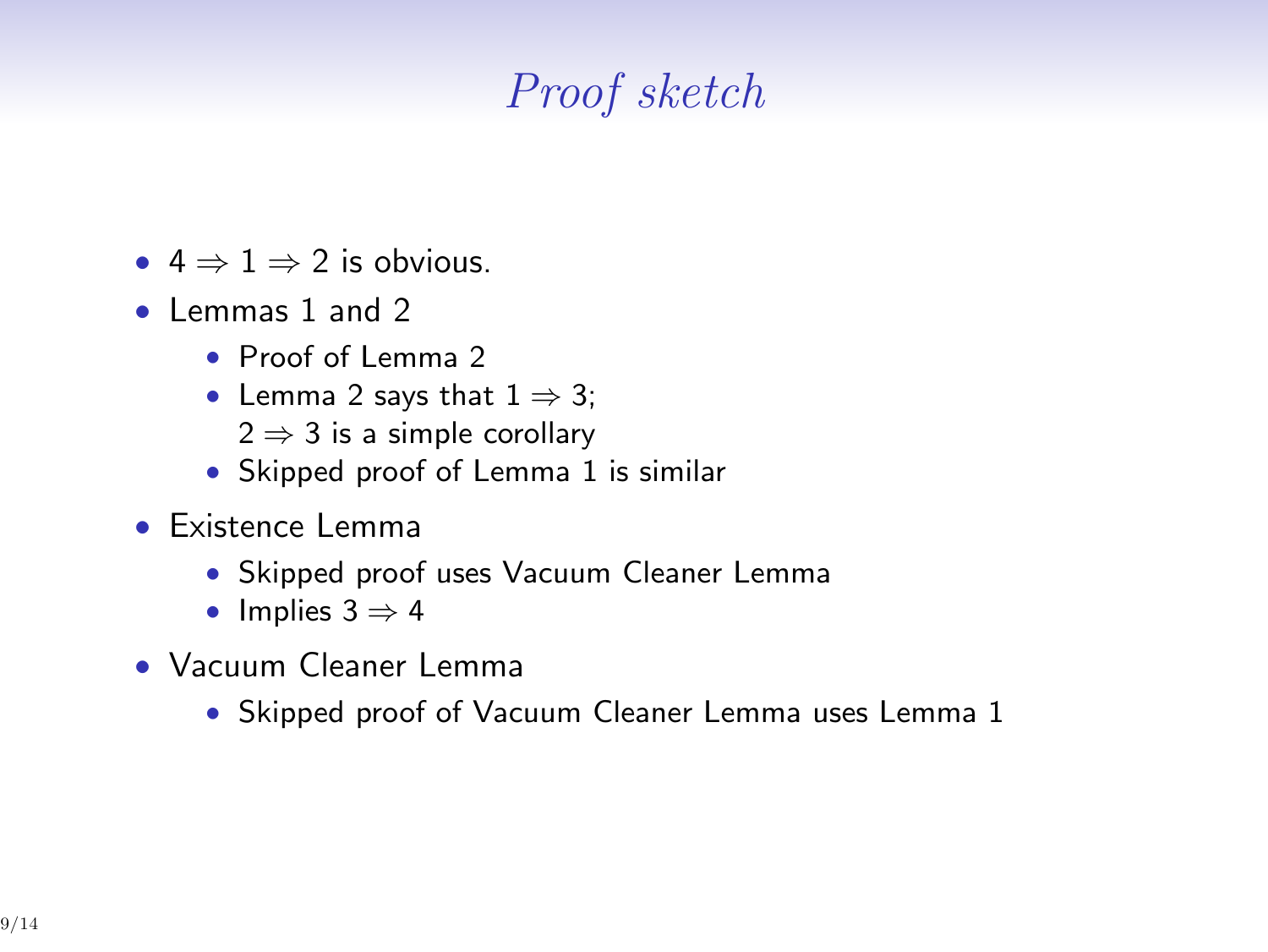#### *Lemmas 1 and 2*

Suppose  $\varphi(x, b)$  divides over *M*.

```
Lemma 1
There is a Morley sequence over M
which witnesses that \varphi(x, b) divides over M.
```
Lemma 2 Let  $q(y)$  ⊃ tp( $b/M$ ) be a strictly invariant global extension. Then every strict Morley sequence generated by *q* over *M* witnesses that  $\varphi(x, b)$  divides over *M*.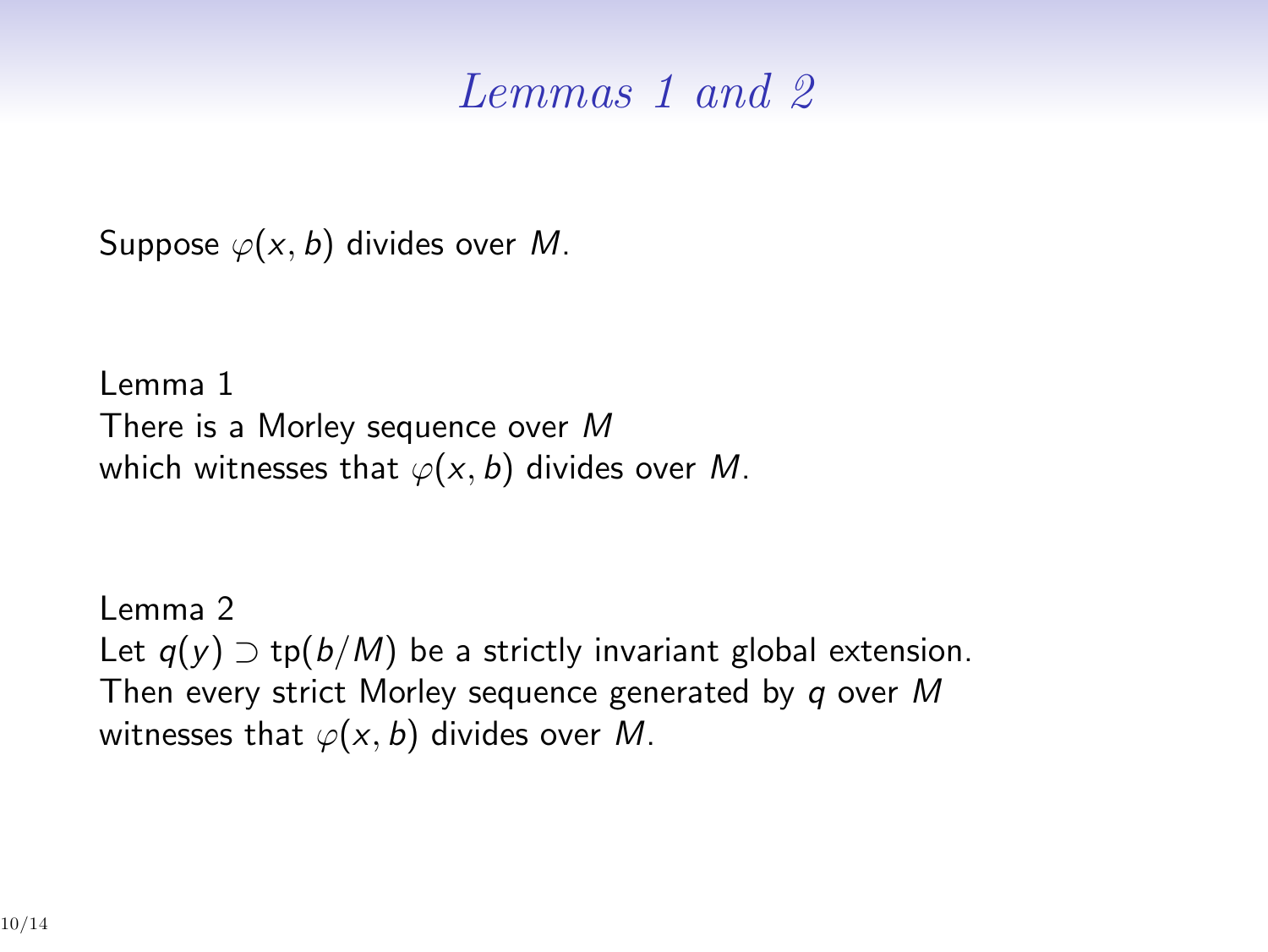## *Proof of Lemma 2*

 $\epsilon$  Choose any  $M$ -indiscernible sequence  $\bar{b}_0 = (b_{0i})_{i < \omega}$ witnessing that *ϕ*(*x, b*) divides over *M*. We may choose  $\bar{b}_0$  so that  $b \models q {\restriction} M \bar{b}_0.$  $\frac{\bar{b}_0}{\bar{b}_0}$ *M b*, we can find an  $\overline{Mb_0}$ -indiscernible sequence  $\bar{b}_1 \equiv_M \bar{b}_0$  in tp $(b/M\bar{b}_0) = q{\upharpoonright} M\bar{b}_0$ . We may also assume  $b \models q {\restriction} M \bar{b}_0 \bar{b}_1.$ Continuing in this way, we get a matrix

| $b_{00}$ | $b_{01}$ | $b_{02}$ |  |
|----------|----------|----------|--|
| $b_{10}$ | $b_{11}$ | $b_{12}$ |  |
| $b_{20}$ | $b_{21}$ | $b_{22}$ |  |
|          |          |          |  |
|          |          |          |  |

such that for each row the *ϕ*-instances are *k*-inconsistent. All vertical paths are generated by *q* and so have the same type. By NTP2, the *ϕ*-instances on vertical paths cannot all be consistent, so they are inconsistent.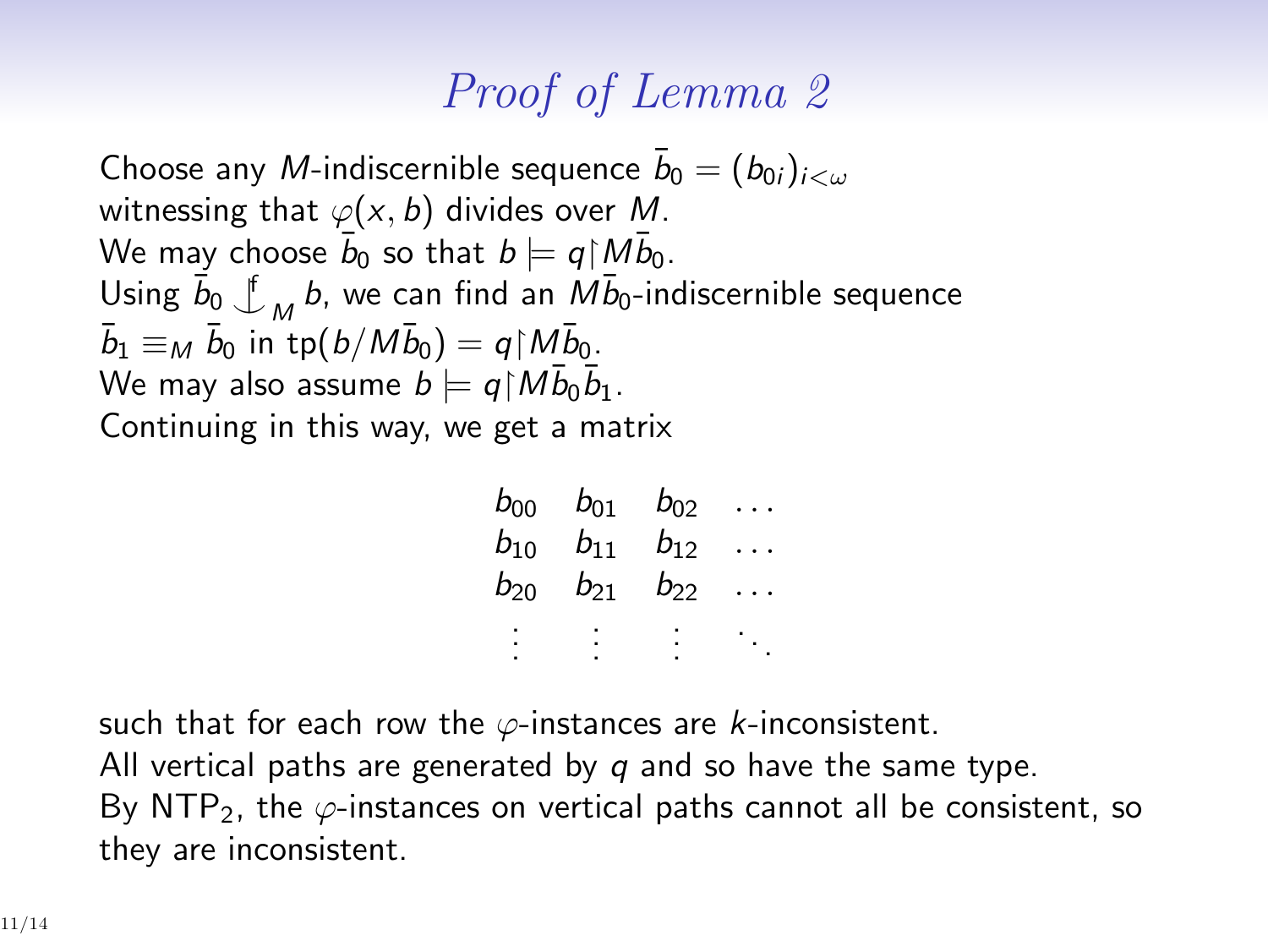#### *Existence Lemma*

Lemma Every type over *M* has a strictly invariant global extension. In other words: In every type over *M* there is a strict Morley sequence.

The proof is straightforward once you know that a global type invariant over *M* does not fork over *M*.

. . . which is obvious.

Except that we need it for partial global types, in which case it is surprisingly hard to prove.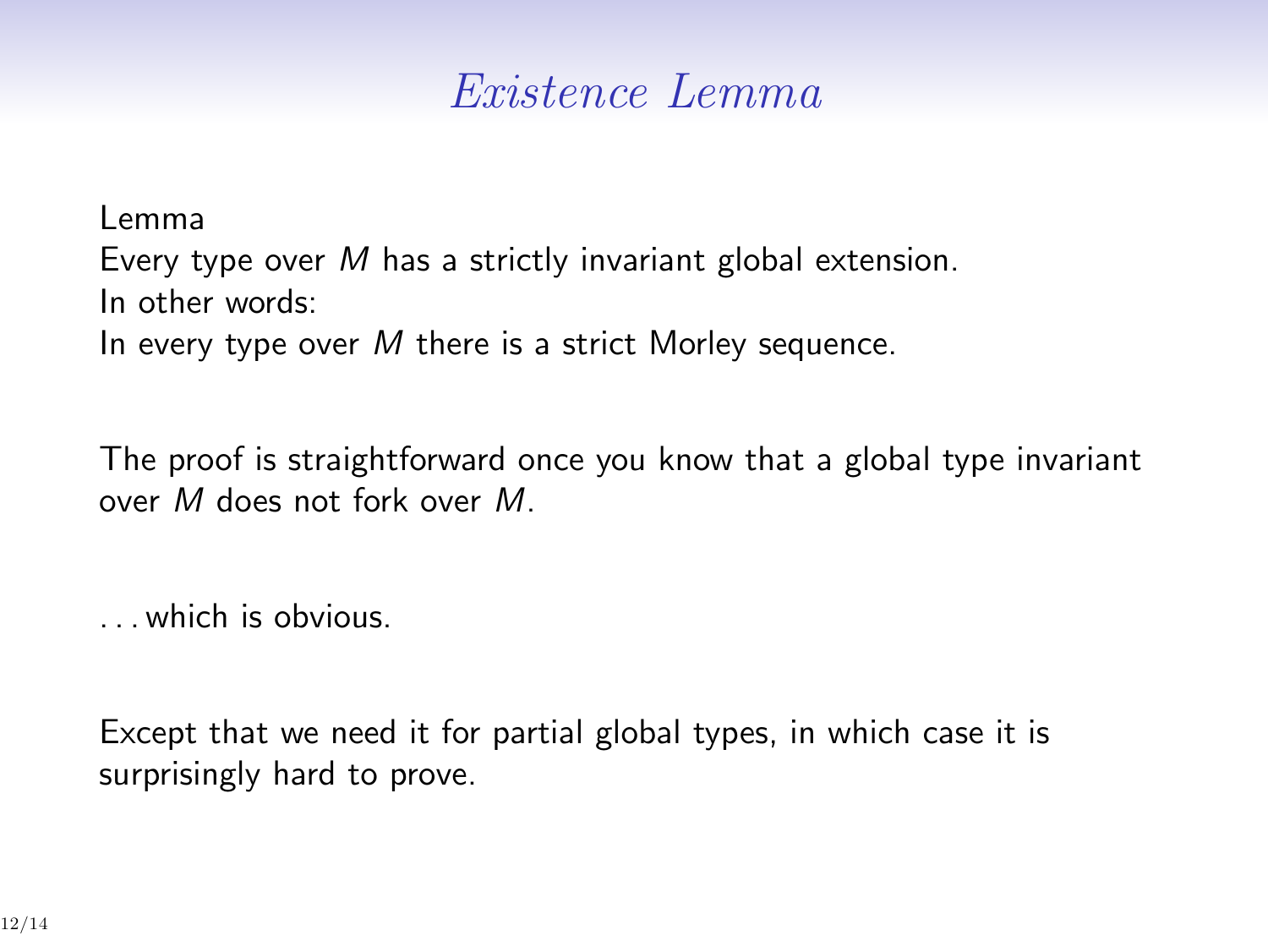## *Vacuum Cleaner Lemma*

Lemma Let *p*(*x*) be a partial global type, invariant over *M*. Suppose  $p(x) \vdash \psi(x, b) \vee \bigvee_{i < n} \varphi^{i}(x, c)$ , where tp(*b/Mc*) has a global extension invariant over *M* and each  $\varphi^{i}(x, c)$  divides over  $M$ . Then  $p(x) \vdash \psi(x, b)$ .

#### **Corollary**

A consistent partial global type that is invariant over *M* does not fork over *M*.

Proof of corollary Let *p*(*x*) be a partial global type invariant over *M*. If *p* forks over *M*, then  $p(x) \vdash \bot \vee \bigvee_{i \leq n} \varphi^{i}(x, c)$ , where each  $\varphi^i(x,c)$  divides over  $M.$ Note that tp(*∅/Mc*) has a global extension invariant over *M*. By the lemma,  $p(x) \vdash \bot$ .